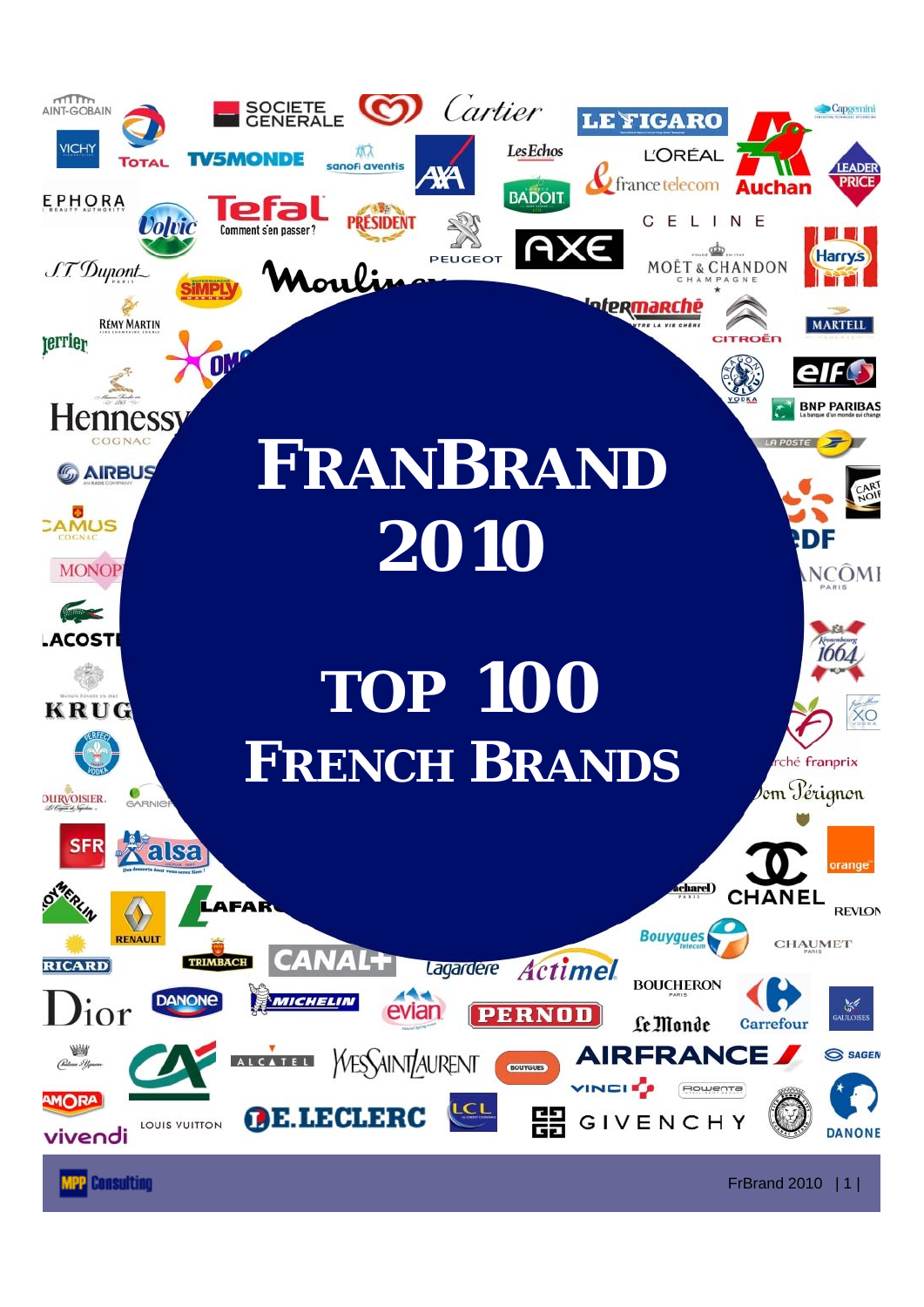MPP Consulting agency presents the first rating of French Brands.

The main objective of the rating FranBrand 2010 was to determine the TOP 100 most expensive French Brands, as well as their current market value, based on the performance of companies brand-owners, their market position and opportunities of companies and their brands.

In current conditions of the world economy, rather important aspect of business for each company is the presence of a strong brand, which allows a company to retain a substantial market share, as well as to enable the company to develop actively and distribute their products for new markets.

As a rule, brand is one of the most expensive of assets of a large global company in its total value compared with manufacturing facilities or other tangible or intangible assets.

The rating FranBrand 2010 includes only the brands created in France or for the French goods (services). Geographical origin of brands to France was the main criterion for selection of brands that were evaluated in the rating.

\* All rights to brands and trademarks mentioned or referred to in the ranting belong to their respective owners.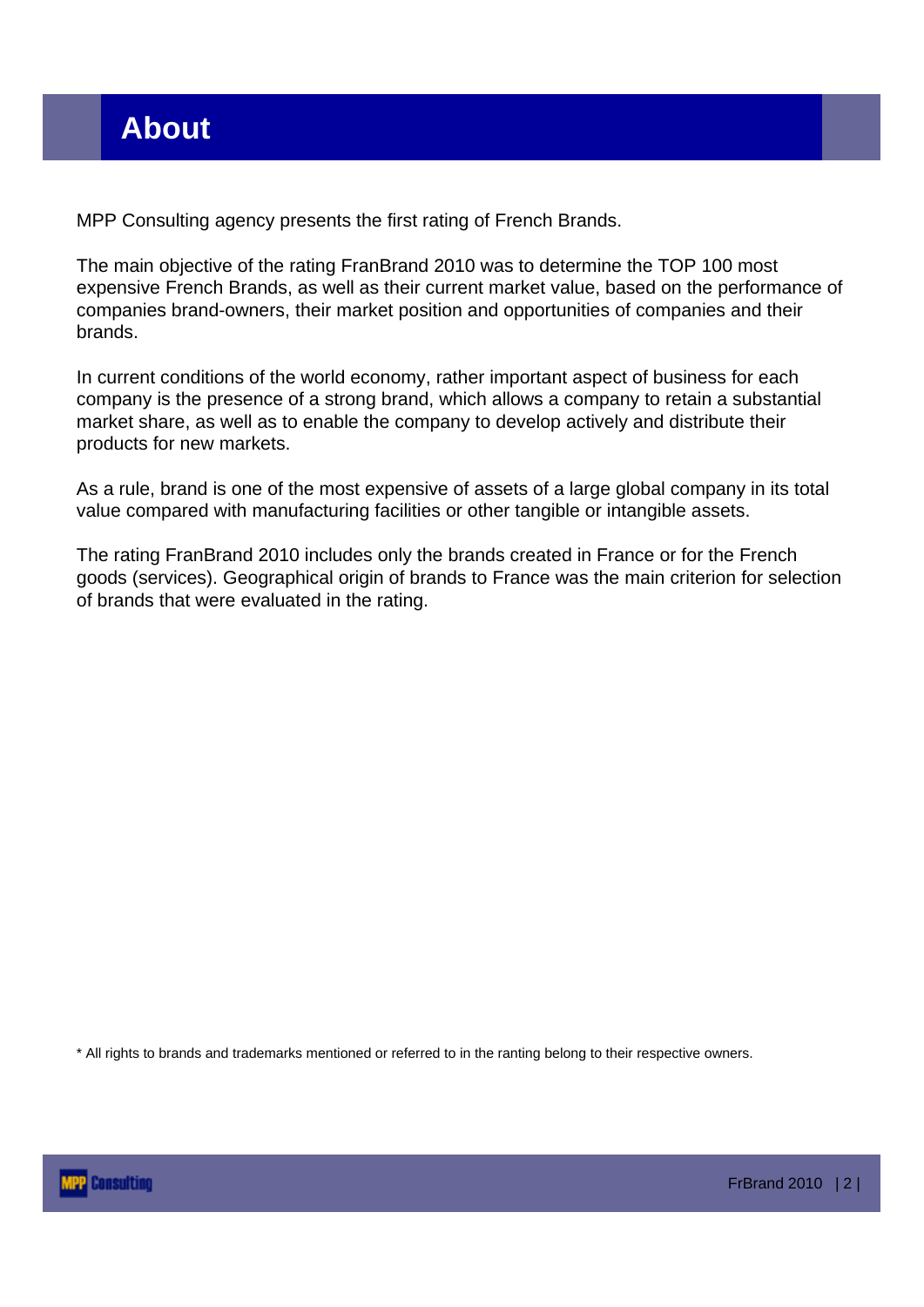## **Methodology**

The methodology of the brand evaluation based on the evaluation of activity of companies brand-owners, and also takes into account several factors, that show the market conditions that influence the brands, possible threats and perspectives of every industries development.

This methodology is based on analysis of factors influencing the market value of the brand: the company's position in the market, consumer value of the brand, as well as factors that show the trends of the company and its brand.

Brand value calculation formula:

#### **Vb = Pt\*Fc\*(Qi\*Qc\*Qf\*Qm)\*Uid**

Vb – brand value Pt – static coefficient Fc – composite financial index Qi – investments coefficient Qc – geographical coefficient Qf – technique coefficient Qm - competitive coefficient Uid – unique ID

It is worth noting that the brand value includes only the cost of the brand (name), excluding production facilities, infrastructure, patents, inventions and other tangible or intellectual property.

\* Value of Brands in rating indicated in millions \$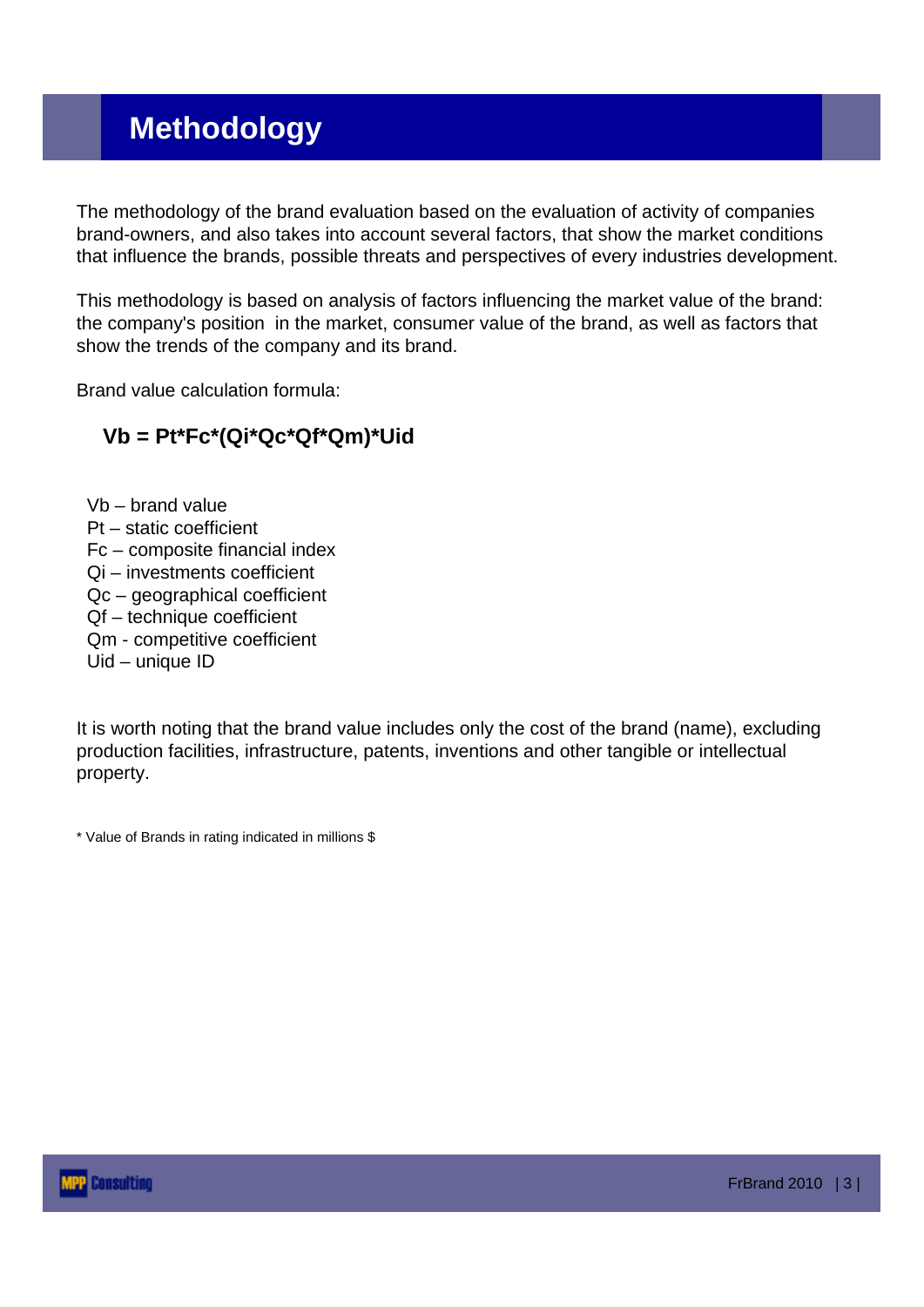# **TOP 100 Rank 1-20**

|                  | <b>Brand</b>          | Value, mln.\$ | Logo                                                         | <b>Industry</b>               |
|------------------|-----------------------|---------------|--------------------------------------------------------------|-------------------------------|
| 1                | <b>Louis Vuitton</b>  | 12 500        | LOUIS VUITTON                                                | <b>Clothing &amp; Fashion</b> |
| $\overline{c}$   | Orange                | 6 500         | orange <sup>®</sup>                                          | Telecoms                      |
| 3                | <b>AXA</b>            | 4 800         |                                                              | Insurance                     |
| 4                | <b>Christian Dior</b> | 3720          | $\rm{D}$ ior                                                 | Clothing & Fashion            |
| $\sqrt{5}$       | Crédit Agricole       | 3650          |                                                              | <b>Financial services</b>     |
| 6                | Hennessy              | 3 200         | $H$ ennessy                                                  | Alcohol                       |
| $\overline{7}$   | Moët & Chandon        | 2850          | $rac{1}{\sqrt{2}}$<br><b>MOËT &amp; CHANDON</b><br>CHAMPAGNE | Alcohol                       |
| 8                | President             | 2770          |                                                              | Foods                         |
| $\boldsymbol{9}$ | L'Orèal               | 2720          | <b>L'ORÉAL</b>                                               | <b>Cosmetics</b>              |
| 10               | <b>BNP Paribas</b>    | 2 4 5 0       | <b>BNP PARIBAS</b>                                           | <b>Financial services</b>     |
| 11               | Auchan                | 2 3 6 0       |                                                              | Retail                        |
| 12               | Renault               | 2 2 5 0       | $\Diamond$<br><b>RENAULT</b>                                 | Automotive                    |
| 13               | <b>SFR</b>            | 2 1 2 0       |                                                              | <b>Telecoms</b>               |
| 14               | Chanel                | 2 0 0 0       |                                                              | Clothing & Fashion            |
| 15               | Peugeot               | 1860          | PEUGEOT                                                      | Automotive                    |
| 16               | Carrefour             | 1730          | Carrefour                                                    | Retail                        |
| 17               | Société Générale      | 1 4 8 0       | SOCIETE<br>GENERALE                                          | <b>Financial services</b>     |
| 18               | Citroën               | 1 4 2 0       |                                                              | Automotive                    |
| 19               | <b>Total</b>          | 1 370         | <b>TOTA</b>                                                  | Oil & Fuels                   |
| 20               | Crédit Lyonnais       | 1 3 2 0       | LCL                                                          | <b>Financial services</b>     |

| Logo                      |
|---------------------------|
| <b>UIS VUITTON</b>        |
| orange <sup>"</sup>       |
| $\overline{\mathbf{X}}$   |
| $\mathbf{y}_{\text{ior}}$ |
| Ŋ<br>$\mathbf C$          |
| Hennessy                  |
| OET&CHANDON               |
| <b>PRESIDENT</b>          |
| <b>L'ORÉAL</b>            |
| <b>BNP PARIBAS</b>        |
|                           |
|                           |
|                           |
| r<br>IEL                  |
| 嗠<br>ю<br>DΥ              |
| Carref<br>nr              |
| SOCIETE                   |
| é<br>é                    |
|                           |
| ίLο                       |

| <b>Industry</b>   |
|-------------------|
| lothing & Fashion |
| elecoms           |
| isurance          |
| lothing & Fashion |
| inancial services |
| Icohol            |
| Icohol            |
| oods              |
| osmetics          |
| inancial services |
| etail             |
| utomotive         |
| elecoms           |
| lothing & Fashion |
| utomotive         |
| etail             |
| inancial services |
| utomotive         |
| il & Fuels        |
|                   |

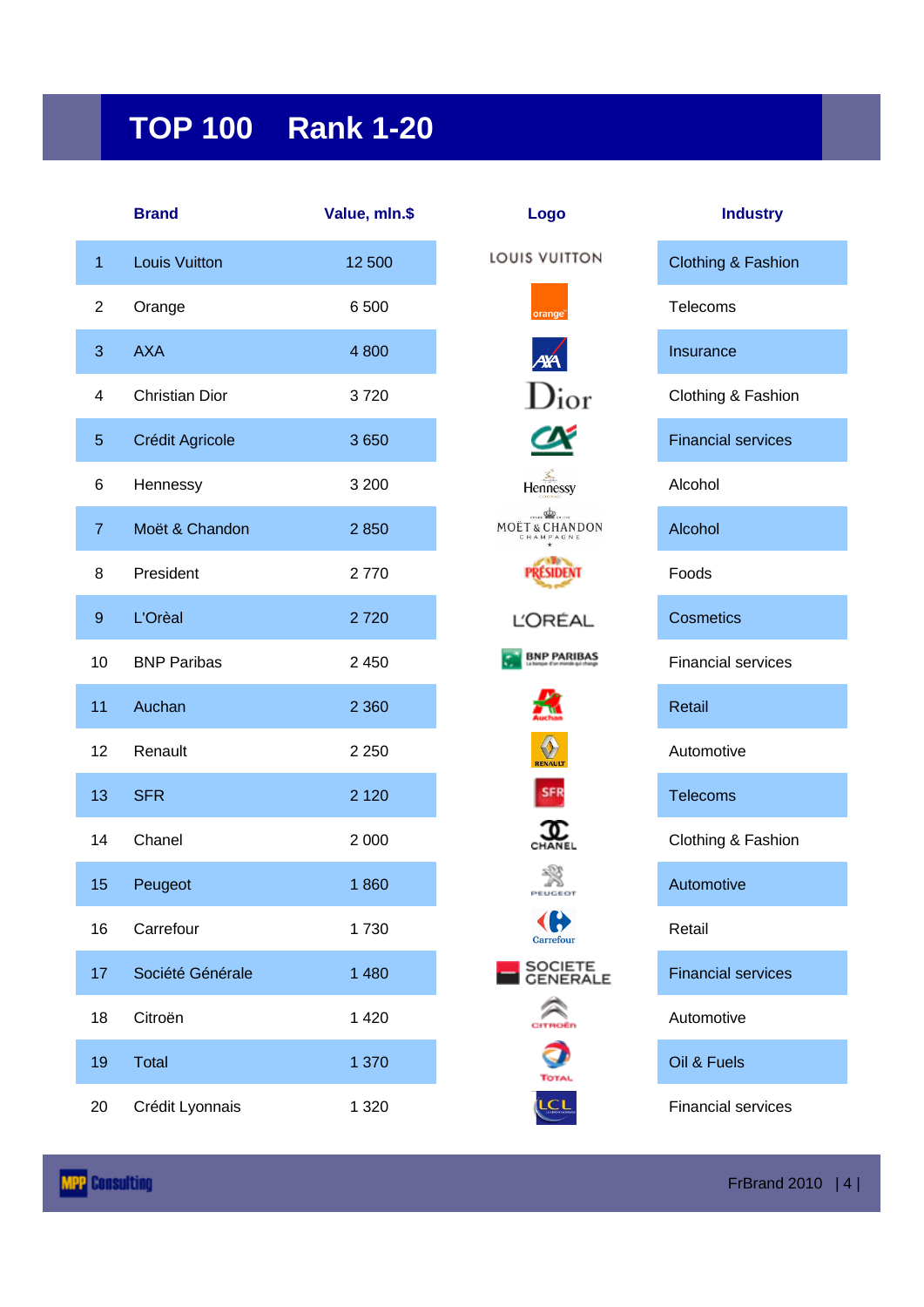## **TOP 100 Rank 21-40**

|    | <b>Brand</b>             | Value, mln.\$ | Logo                                  | <b>Industry</b>               |
|----|--------------------------|---------------|---------------------------------------|-------------------------------|
| 21 | Michelin                 | 1 2 8 5       | MICHELIN                              | Chemistry                     |
| 22 | Tefal                    | 1 2 1 0       | Р<br>Comment s'en passer'             | Household equipment           |
| 23 | Actimel                  | 1 1 8 0       | <b>Actimel</b>                        | Foods                         |
| 24 | Rémy Martin              | 1 1 4 0       | <b>RÉMY MARTIN</b>                    | Alcohol                       |
| 25 | Perrier                  | 1 1 2 0       | nerrier                               | <b>Drinks</b>                 |
| 26 | Alcatel                  | 1 100         | CATEL                                 | Telecoms                      |
| 27 | Canal+                   | 1 0 5 0       | <b>CANAL+</b>                         | Media                         |
| 28 | Evian                    | 1 0 2 0       |                                       | <b>Drinks</b>                 |
| 29 | Courvoisier              | 1 0 0 0       | COURVOISIER .<br>Le Cognai de Sapolum | Alcohol                       |
| 30 | Martell                  | 990           | <b>MARTELL</b>                        | Alcohol                       |
| 31 | Cartier                  | 900           | Cartier                               | <b>Clothing &amp; Fashion</b> |
| 32 | <b>Simply Market</b>     | 850           |                                       | Retail                        |
| 33 | <b>Activia Danone</b>    | 841           | <b>DANONE</b>                         | Foods                         |
| 34 | Axe                      | 811           | <b>AXE</b>                            | Cosmetics                     |
| 35 | <b>YvesSaintLaurent</b>  | 800           | <b>YVESSAINT/AURENT</b>               | <b>Clothing &amp; Fashion</b> |
| 36 | Dom Pérignon             | 795           | Dom Pérignon                          | Alcohol                       |
| 37 | <b>Leroy Merlin</b>      | 777           |                                       | Retail                        |
| 38 | Veuve Clicquot Porsandin | 775           | 趣<br><b>Veuve Clicquot</b>            | Alcohol                       |
| 39 | <b>Air France</b>        | 750           | AIRFRANCE                             | Transport                     |
| 40 | Vivendi                  | 733           | vivendi                               | Telecoms                      |

| Logo                                    | Indu          |
|-----------------------------------------|---------------|
| MICHELIN                                | Chemistry     |
| Comment s'en passer?                    | Household e   |
| tctimel                                 | Foods         |
| <b>RÉMY MARTIN</b>                      | Alcohol       |
| erri<br>19l                             | <b>Drinks</b> |
|                                         | Telecoms      |
| $\frac{1}{2}$                           | Media         |
|                                         | <b>Drinks</b> |
| COURVOISIER.<br>Le Cognac de Napolion » | Alcohol       |
| <b>MARTELL</b>                          | Alcohol       |
| Cartier                                 | Clothing & F  |
|                                         | Retail        |
| <b>DANONE</b>                           | Foods         |
| AXE                                     | Cosmetics     |
| :SAINT/AURENT                           | Clothing & F  |
| om Pérignon                             | Alcohol       |
| E <sup>ROTMERIA</sup>                   | Retail        |
| 逾<br><b>Veuve Clicquot</b>              | Alcohol       |
| RERANCE                                 | Transport     |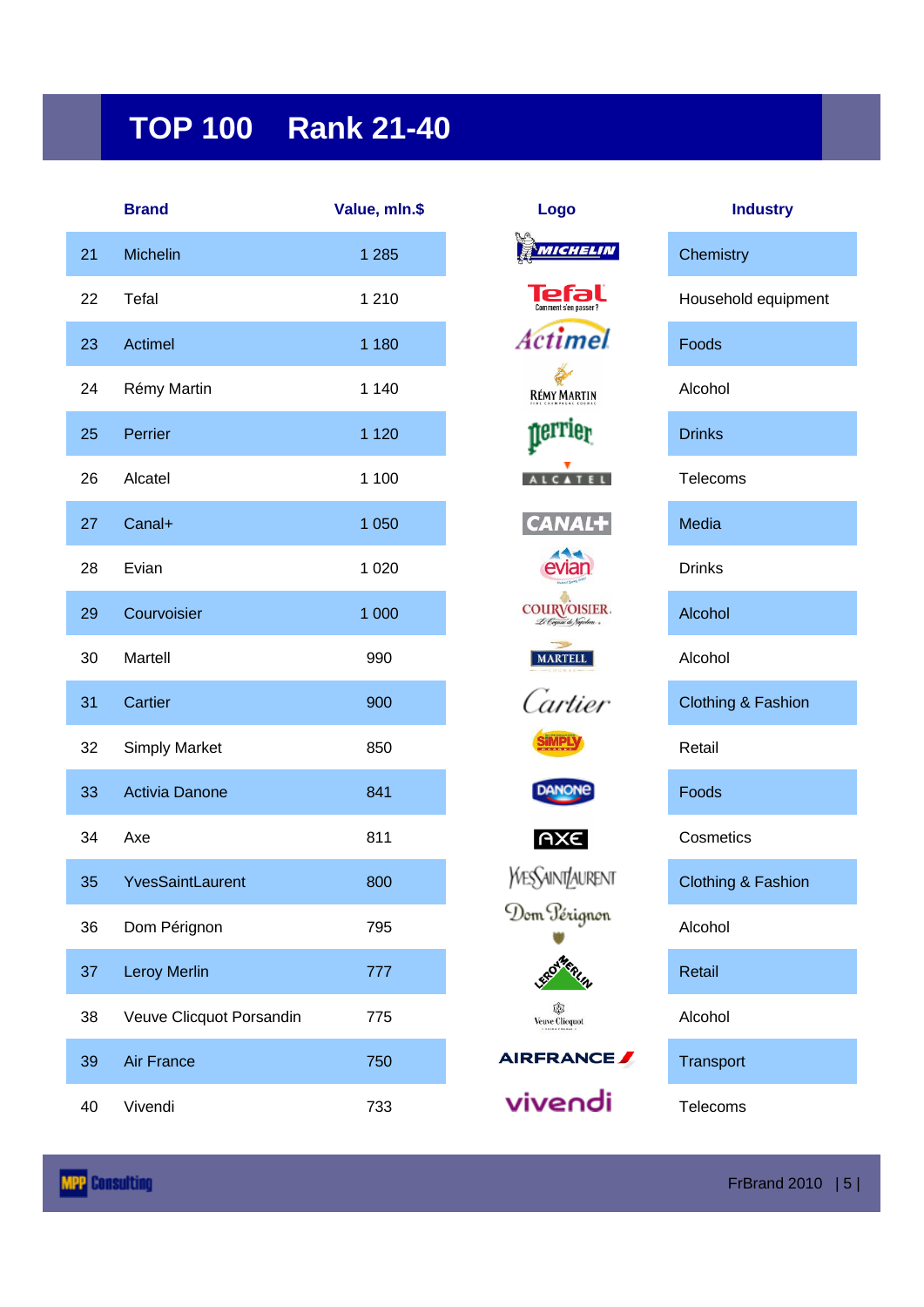# **TOP 100 Rank 41-60**

|    | <b>Brand</b>            | Value, mln.\$ | Logo                              | <b>Industry</b>     |
|----|-------------------------|---------------|-----------------------------------|---------------------|
| 41 | E.Leclerc               | 712           | <b>OE.LECLERC</b>                 | Retail              |
| 42 | Hermès                  | 705           |                                   | Clothing & Fashion  |
| 43 | <b>GDF Suez</b>         | 650           | GOF SVEZ                          | Energy              |
| 44 | Ricard                  | 638           | RICARD                            | Alcohol             |
| 45 | Lacoste                 | 626           | <b>Contract</b><br><b>LACOSTE</b> | Clothing & Fashion  |
| 46 | Airbus                  | 610           | <b>GAIRBUS</b>                    | Engineering         |
| 47 | <b>OMO</b>              | 602           | <b>OMO</b>                        | Household chemistry |
| 48 | France Télécom          | 600           | $\mathcal U$ france telecom       | Telecoms            |
| 49 | Revlon                  | 595           | <b>REVION</b>                     | <b>Cosmetics</b>    |
| 50 | Pernod                  | 590           | <b>PERNOD</b>                     | Alcohol             |
| 51 | <b>Miko</b>             | 567           |                                   | Foods               |
| 52 | <b>Carte Noire</b>      | 559           |                                   | Coffee              |
| 53 | <b>Bouygues Telecom</b> | 512           | <b>Bouygues</b>                   | <b>Telecoms</b>     |
| 54 | Intermarché             | 498           | Interma                           | Retail              |
| 55 | Kronenbourg 1664        | 472           |                                   | <b>Beer</b>         |
| 56 | Orard                   | 455           |                                   | Alcohol             |
| 57 | Franprix                | 450           | marché frampri                    | Retail              |
| 58 | La Poste                | 442           | <b>LA POSTE</b>                   | Delivery            |
| 59 | <b>Badoit</b>           | 419           | <b>BADOIT</b>                     | <b>Drinks</b>       |
| 60 | Danone                  | 400           |                                   | Foods               |

| Logo                                                |
|-----------------------------------------------------|
| E.LECLERC                                           |
| <b>HERMES</b>                                       |
| GOF <sub>S</sub>                                    |
| <b>RICARD</b>                                       |
| G×<br><b>LACOSTE</b>                                |
| <b>6 AIRBUS</b>                                     |
| $\chi_{0M0}$                                        |
| $\ell$ france telecom                               |
| <b>REVLON</b>                                       |
| <b>PERNOD</b>                                       |
| ග                                                   |
| <b>CANAL</b>                                        |
| <b>Bouygues</b>                                     |
| nter <mark>marche</mark><br>"" "" "" "" "" "" "" "" |
| 1664                                                |
|                                                     |
|                                                     |
|                                                     |



| Clothing & Fashion            |
|-------------------------------|
| Energy                        |
| Alcohol                       |
| <b>Clothing &amp; Fashion</b> |
| Engineering                   |
| Household chemistry           |
| Telecoms                      |
| Cosmetics                     |
| Alcohol                       |
| Foods                         |
| Coffee                        |
| Telecoms                      |
| Retail                        |
| Beer                          |
| Alcohol                       |
| Retail                        |
| Delivery                      |
| <b>Drinks</b>                 |

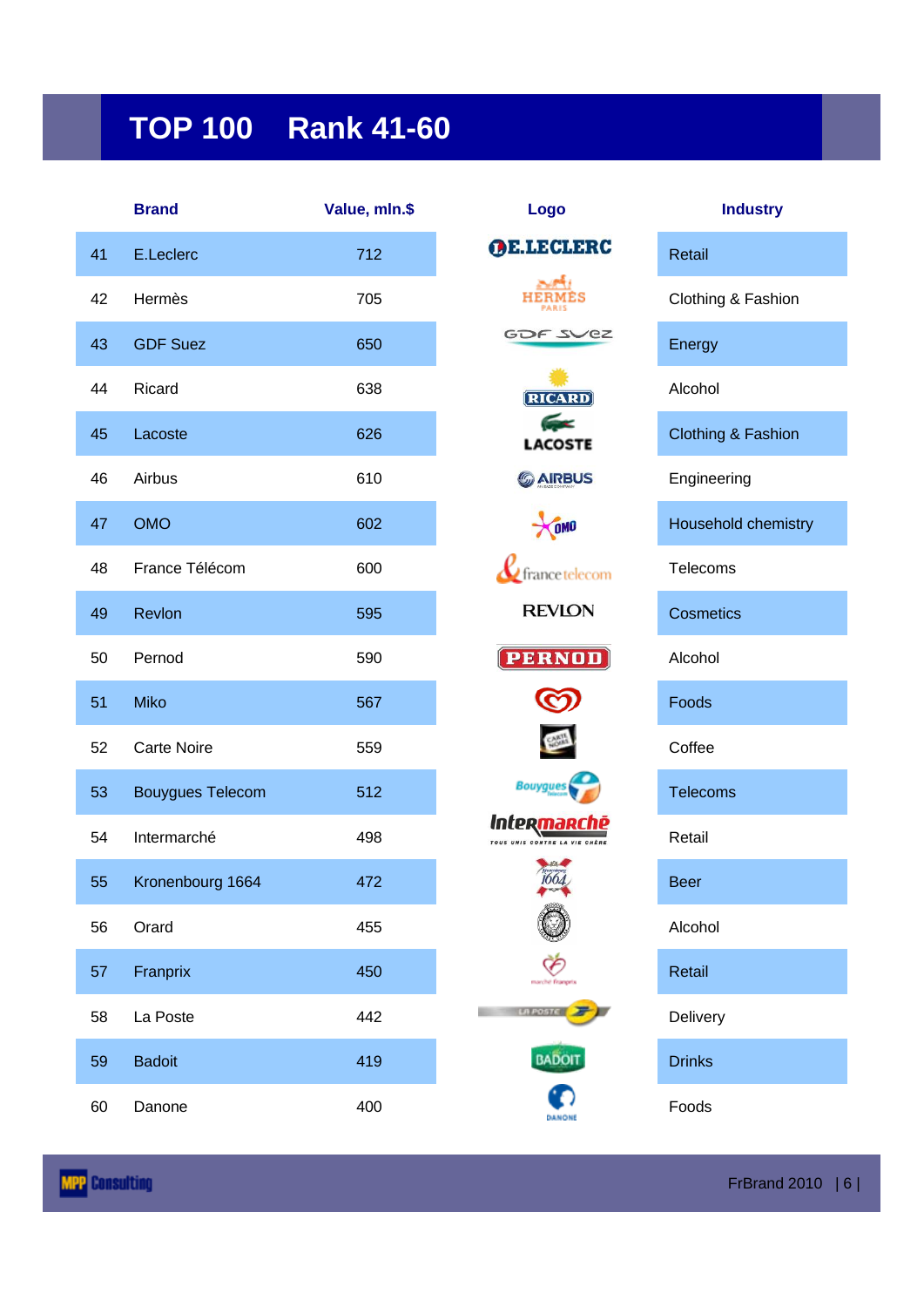## **TOP 100 Rank 61-80**

|    | <b>Brand</b>    | Value, mln.\$ | Logo                    | <b>Industry</b>    |
|----|-----------------|---------------|-------------------------|--------------------|
| 61 | <b>Moulinex</b> | 394           | milinox                 | Household equipm   |
| 62 | TV <sub>5</sub> | 388           | TV5MONDE                | Media              |
| 63 | Lafarge         | 377           | LAFARGE                 | Construction       |
| 64 | Vichy           | 373           | VICHY                   | Cosmetics          |
| 65 | Camus           | 356           | <b>CAMUS</b>            | Alcohol            |
| 66 | Gauloises       | 347           | <b>ANE</b><br>GAULOISES | Tobacco            |
| 67 | Rowenta         | 334           | Rowenta                 | Household equipm   |
| 68 | S.T.Dupont      | 318           | S.T. Dupont             | Clothing & Fashion |
| 69 | <b>Krug</b>     | 315           | KRUG                    | Alcohol            |
| 70 | Elf             | 311           | elfC                    | Oil & Fuels        |
| 71 | Lancôme         | 305           | LANCOME                 | <b>Cosmetics</b>   |
| 72 | Le Monde        | 300           | Le Monde                | Media              |
| 73 | Capgemini       | 290           | Capgemini               | Consulting         |
| 74 | Volvic          | 277           |                         | <b>Drinks</b>      |
| 75 | Sanofi Aventis  | 270           | sanofi aventis          | Pharmacy           |
| 76 | Garnier         | 262           | <b>GARNIGR</b>          | Cosmetics          |
| 77 | Le Figaro       | 250           | <b>LE FIGARO</b>        | Media              |
| 78 | Lagardère       | 241           | Lagardère               | Media              |
| 79 | Monoprix        | 231           | <b>MONOPRIX</b>         | Retail             |
| 80 | Dragon Bleu     | 228           |                         | Alcohol            |

| Logo                                                      | <b>Industry</b>     |  |
|-----------------------------------------------------------|---------------------|--|
| Mouli<br>nex                                              | Household equipment |  |
| V5MONDE                                                   | Media               |  |
| AFARGE                                                    | Construction        |  |
|                                                           | Cosmetics           |  |
|                                                           | Alcohol             |  |
| <b>ANS</b>                                                | Tobacco             |  |
| <u>Boweurs</u>                                            | Household equipment |  |
| S.T. Dupont.                                              | Clothing & Fashion  |  |
| KRUG                                                      | Alcohol             |  |
| elfC                                                      | Oil & Fuels         |  |
| LANCOME                                                   | <b>Cosmetics</b>    |  |
| Le Monde                                                  | Media               |  |
| $\bigcirc$ Capgemini<br>CONSULTING.TECHNOLOGY.OUTSOURCING | Consulting          |  |
|                                                           | Drinks              |  |
| 枫<br>sanofi aventis                                       | Pharmacy            |  |
| GARNIGR                                                   | Cosmetics           |  |
| <b>LE FIGARO</b>                                          | Media               |  |
| Lagardère                                                 | Media               |  |
| <b>MONOPRIX</b>                                           | Retail              |  |
|                                                           | Alcohol             |  |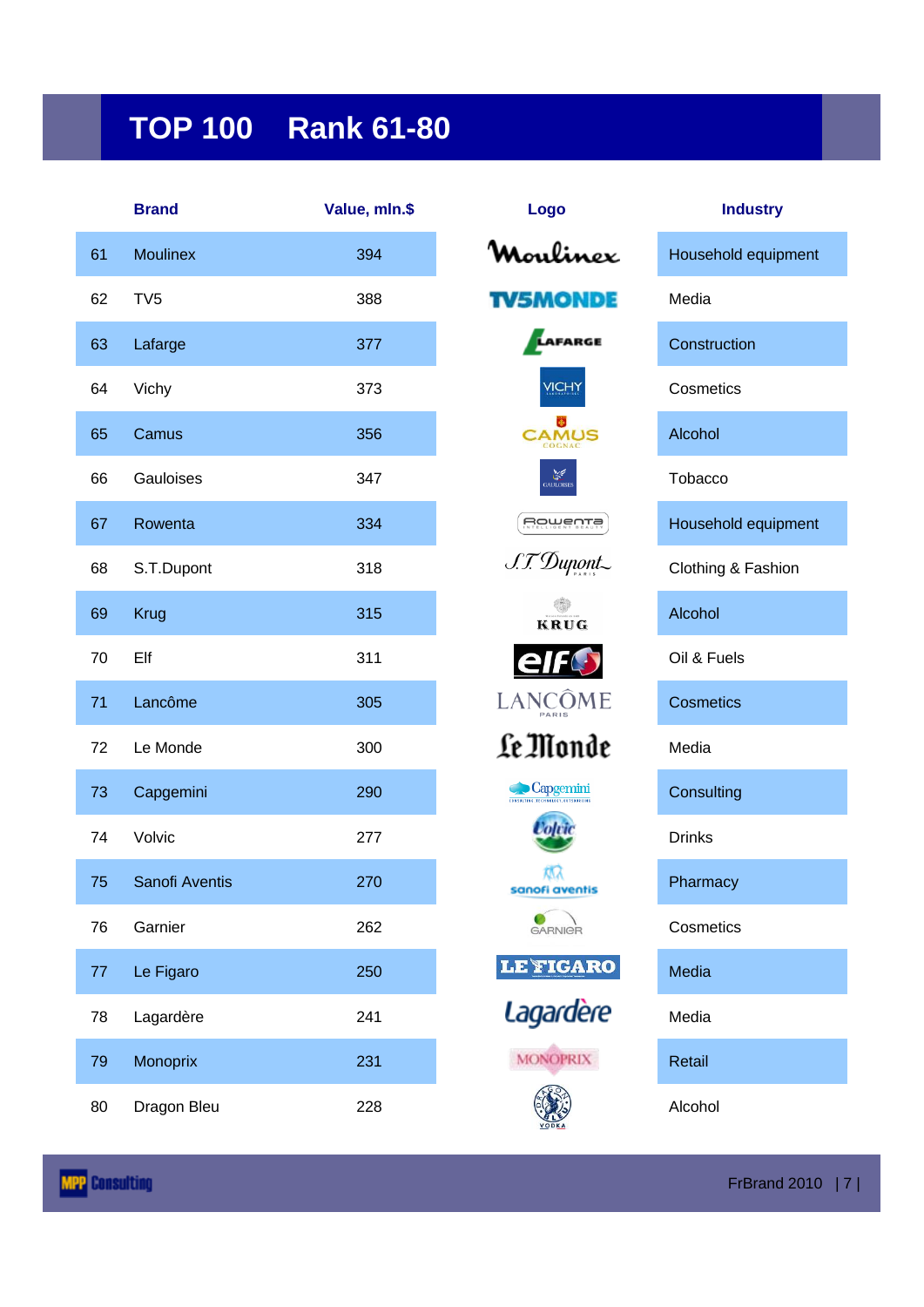## **TOP 100 Rank 81-100**

|     | <b>Brand</b>    | Value, mln.\$ | Logo                    | <b>Industry</b>               |
|-----|-----------------|---------------|-------------------------|-------------------------------|
| 81  | Alsa            | 227           | alsa                    | Foods                         |
| 82  | Boucheron       | 222           | <b>BOUCHERON</b>        | Jewelry                       |
| 83  | Givenchy        | 220           | 開<br>GIVENCHY           | <b>Clothing &amp; Fashion</b> |
| 84  | Perfect 1864    | 210           |                         | Alcohol                       |
| 85  | <b>EDF</b>      | 199           | edf                     | Energy                        |
| 86  | <b>Bouygues</b> | 188           | <b>BOUYQUES</b>         | Construction                  |
| 87  | Jean-Marc XO    | 171           | XС                      | Alcohol                       |
| 88  | Leader Price    | 168           | <b>LEADER</b>           | Retail                        |
| 89  | Cacharel        | 155           | <b>Cacharel</b>         | <b>Clothing &amp; Fashion</b> |
| 90  | Chaumet         | 133           | <b>CHAUMET</b><br>PARIS | Jewelry                       |
| 91  | Harry's         | 117           | Harry's                 | Foods                         |
| 92  | Sephora         | 110           | SEPHORA                 | Retail                        |
| 93  | Céline          | 107           | С<br>ELINE              | <b>Clothing &amp; Fashion</b> |
| 94  | Saint-Gobain    | 102           | mTTTTm<br>SAINT-GOBAIN  | Construction                  |
| 95  | Château d'Yquem | 101           | AW<br>(Práteau 3 Yyuem  | Alcohol                       |
| 96  | Guerlain        | 99            | <b>GUERLAIN</b>         | Cosmetics                     |
| 97  | Amora           | 98            | <b>AMORA</b>            | Foods                         |
| 98  | Les Echos       | 97            | <b>Les</b> Echos        | Media                         |
| 99  | Trimbach        | 96            | <b>TRIMBACH</b>         | Alcohol                       |
| 100 | Vinci           | 95            | VINCI O                 | Construction                  |

| Logo                    | <b>Industry</b>               |
|-------------------------|-------------------------------|
| lsa                     | Foods                         |
| <b>BOUCHERON</b>        | Jewelry                       |
| L<br>GIVENCHY           | <b>Clothing &amp; Fashion</b> |
|                         | Alcohol                       |
|                         | Energy                        |
| <b>BOUYOUES</b>         | Construction                  |
|                         | Alcohol                       |
| <b>\DEF</b>             | Retail                        |
| (cacharel )             | <b>Clothing &amp; Fashion</b> |
| <b>CHAUMET</b><br>PARIS | Jewelry                       |
|                         | Foods                         |
| <b>SEPHORA</b>          | Retail                        |
| C E I<br>LINE           | <b>Clothing &amp; Fashion</b> |
| millim<br>SAINT-GOBAIN  | Construction                  |
| (Práteau 3 Yguem        | Alcohol                       |
| <b>GUERLAIN</b>         | Cosmetics                     |
| AMORA                   | Foods                         |
| <b>LesEchos</b>         | Media                         |
| <b>TRIMBACH</b>         | Alcohol                       |
| VINCI I <mark>u</mark>  | Construction                  |